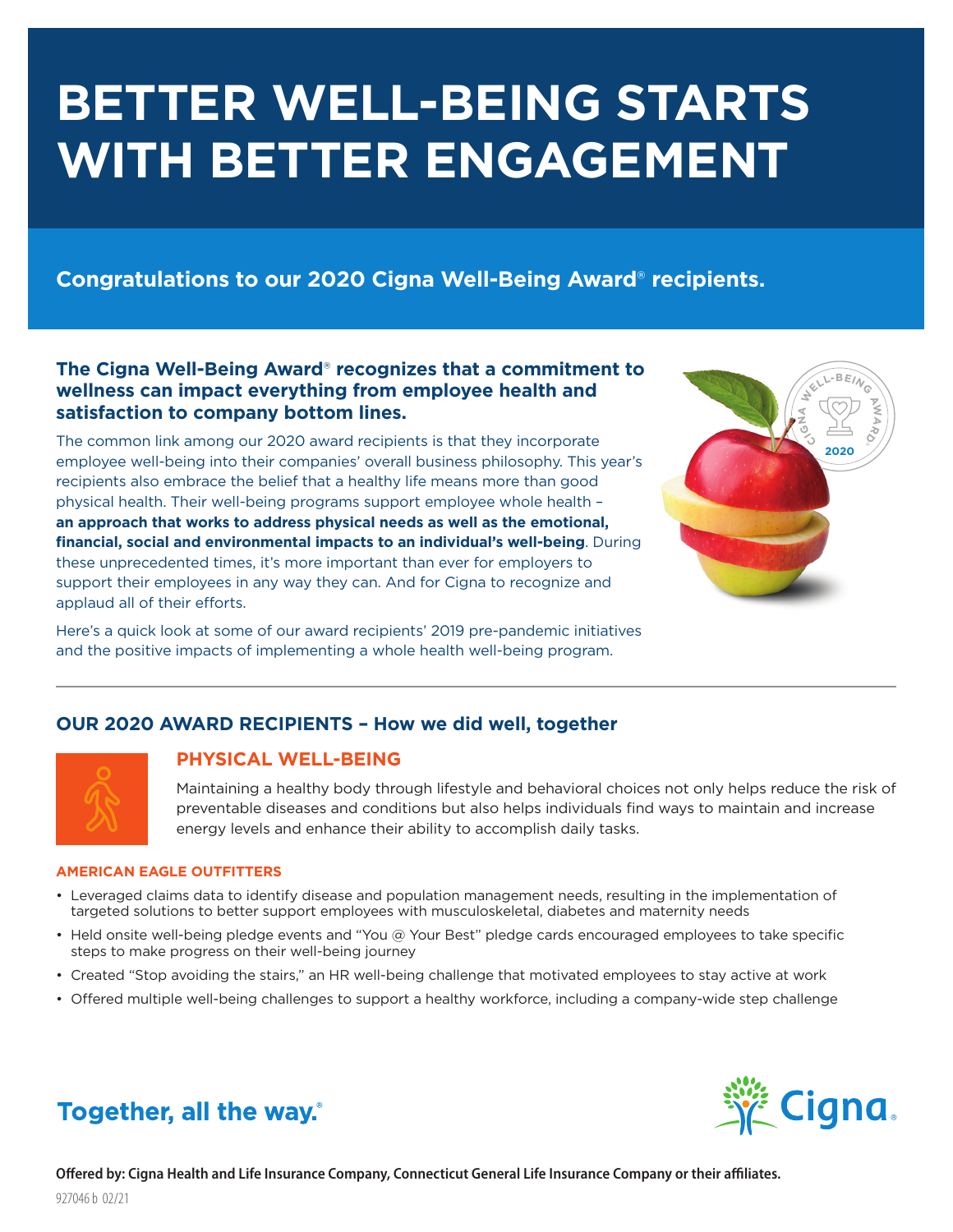## **PHYSICAL WELL-BEING** continued

#### **SUCCESS ACADEMY CHARTER SCHOOLS**

- Onsite and virtual "Get Fit! Stay Fit!" fitness classes led to employees working out together for 10,000+ hours
- Wellness Weeks, which have included a meditation bus, massages and essential oil workshops, were highly engaging and led to a 12% point increase in employees' benefits satisfaction
- Onsite annual physicals, mammograms and flu shots enabled employees to more easily access preventive care
- Positive employee screening rates for breast (82%) and cervical (76%) cancers<sup>1</sup>

#### **MARSH & MCLENNAN AGENCY – BOUCHARD REGION**

- Managers supported wellness among their teams by holding walking meetings, ordering healthy options for working lunches and encouraging participation on the Wellness Team
- Monthly wellness newsletters and weekly "Wellness Wednesday" emails kept well-being top of mind
- "B Fit team" participated in at least three walking or running events with shirts and visors to energize the team
- "Rethink Your Drink" event inspired employees to increase water consumption and decrease sugary drinks
- 85% health assessment completion rate among employees and spouses<sup>2</sup>



## **EMOTIONAL WELL-BEING**

Encouraging emotional well-being helps individuals better manage feelings and behaviors, feel more resilient in coping with life stresses, work more productively and make meaningful contributions to their communities.

#### **CHILDREN'S SERVICES COUNCIL OF PALM BEACH COUNTY**

- Supported staff members' emotional well-being with daily staff-led morning meditations and multiple training opportunities, including Mental Health First Aid®, Cigna Wellness Webinars and "Get Your Green On"
- Expanded Compassionate Leave policy to provide staff additional time off that can be used to focus on coping during challenging times
- Promoted a positive work-life balance with caregiver leave and support, "Bring Your Child to Work" day and flexible work schedules
- Participated in leadership-led volunteer community activities, such as "CSC Gives Back Day," which supplied healthy dinners for 1,000+ families, fostering a sense of community among employees
- $\cdot$  70% total health engagement<sup>3</sup>

#### **CITY OF SCOTTSDALE**

- Held Mental Health First Aid® and suicide awareness/prevention training that educated employees on mental health and how to provide initial help to others
- Continued to expand onsite well-being offerings to meet employees' emotional well-being needs at work, including new Cigna Well-Being Coordinator, health coach/counselor, massages, relaxation pods and meditation classes
- Established Employee Assistance Program (EAP) and crisis plan/referral process to expand employee access to counselors and other professionals

#### **EISAI INC.**

- Provided free access to meditation app, bi-weekly stretching sessions, chair massages, Reiki sessions and acupuncture to restore balance, reduce anxiety and revive focus
- 24/7 access to counselors available through Work-Life Solutions Program
- Offered webinars on sleep disorders, depression and resiliency, and managing stress
- Six-week motivational movement challenges fostered team-building across company locations and used social connections to promote healthy behaviors among employees
- Teaching kitchen featured cooking demos with fast, easy and healthy recipes for weeknight meals
- One-on-one well-being coach at all sites encouraged employees to take control of their emotional well-being at the workplace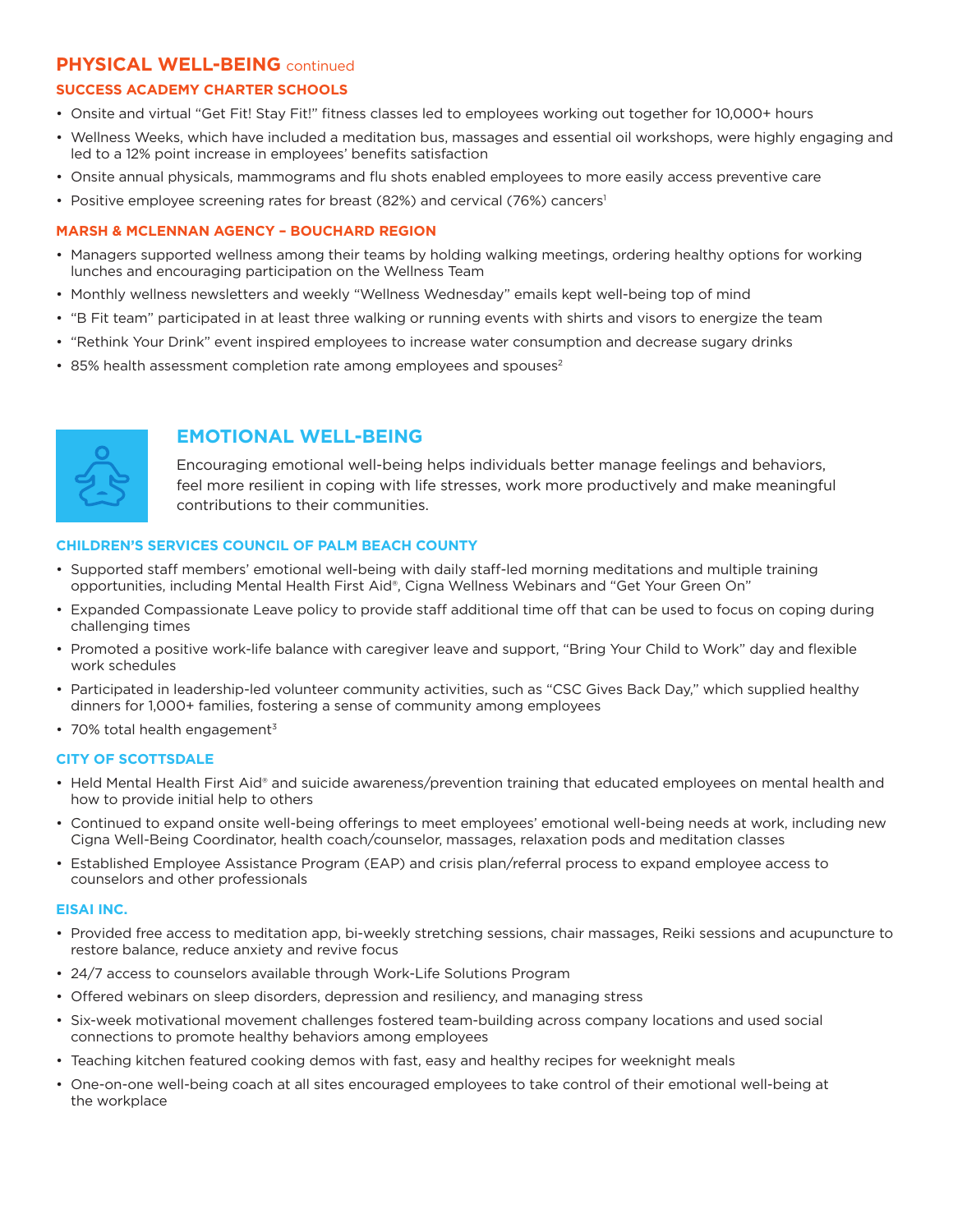

## **ENVIRONMENTAL WELL-BEING**

Fostering environmental well-being means encouraging individuals to be more aware of how their health and lifestyle are related to their home, work and community.

#### **ASTRAL HEALTH & BEAUTY, INC.**

- Implemented a no-junk-food policy and only provided healthy food options for all events and meetings
- Supports a relaxed work environment that is pet friendly, encourages casual dress and features collaboration areas to increase employee satisfaction and comfort at work
- Enforces a green environment consistent with the company's commitment to using all natural products
- Held weekly wellness days that featured activities such as field trips to local "Burn Boot Camp," massages, protein bar and smoothie stations, onsite yoga, and fitness and water-drinking challenges
- Provided blue light glasses to employees to combat eye strain from computer and cell phone screens

#### **NATIONAL LIFE GROUP**

- Offered multiple onsite programs to help well-being stay top of mind at work such as group fitness classes and access to a personal trainer at onsite gym facilities, a weight loss program, and the National Life Health + Wellness Center, a Cigna Onsite Health Center, to support employee holistic well-being
- Provides a 1.2 mile parcourse with 18 fitness stations that is also used for jogging, walking or snowshoeing on the Vermont campus
- Provided access to a wide variety of onsite wellness resources, including chiropractors, massage and Reiki therapists, acupuncture, a community garden, seminars, 90-Day Challenge programs, an onsite Employee Assistance Program (EAP) counselor, and a bi-annual Health and Wellness Fair
- Tobacco cessation efforts, including enforcing a tobacco-free campus and offering cessation programs, that helped to drive less than 5% employee nicotine use<sup>4</sup>
- Company policy allowing for 40 hours of paid volunteer time and other volunteer initiatives, which led to more than 7,400 volunteer hours and nearly \$300,000 in donations to nonprofits<sup>5</sup>

#### **PORT OF PORTLAND**

- New onsite physical therapy clinic helped support the common musculoskeletal needs of employees
- Onsite accommodations such as a lactation-only room, a cafeteria with healthy options/labels, bike racks, and ergonomic workspaces encouraged employee well-being in the workplace
- Enforcement of written company policies including caregiver leave and support, flexible work schedules, employee break policy and a tobacco-free workplace



### **FINANCIAL WELL-BEING**

Encouraging financial well-being provides a sense of security and relief from financial stress, helping individuals feel more prepared to manage unexpected changes and be able to define a path toward future financial goals.

#### **TEAM HORNER GROUP**

- Free one-to-one coaching available to employees that included support for financial well-being such as learning to budget, improve credit, reduce debt and save for retirement
- 286 employees participated in wellness, financial or parenting coaching programs<sup>6</sup>
- Spouses and dependents can also attend financial coaching sessions, providing an opportunity to engage the entire family in financial education
- Because Horner is an employee-owned company, teammates accumulate shares each year and receive the value of their shares upon retirement or departure from the company

#### **RTI INTERNATIONAL**

- Provides a very competitive employer contribution to the RTI Retirement Savings Plan without employee contribution (match) required; plus, automatic new hire enrollment
- Collaborated with Cigna to evaluate under-utilized benefits and implement quarterly "Benefits Not to Miss" sessions designed to help employees get the most out of their health benefits
- Allows for employees to donate their Paid Time Off to help coworkers who need additional time to address hardships without financial impact
- Offers Nursing Mothers' Travel Policy that includes no-cost coverage to ship breast milk to a child at home while the mother is away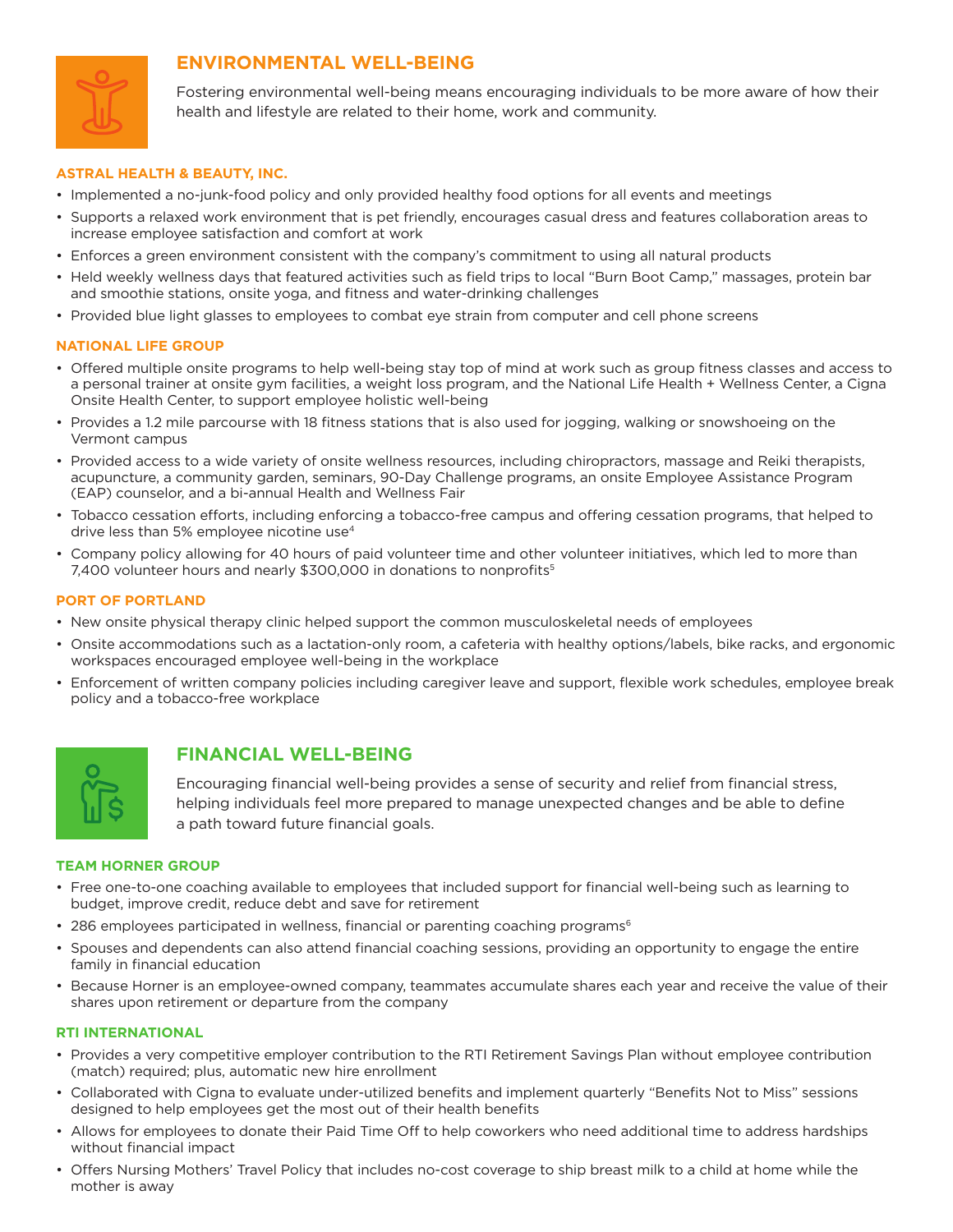## **FINANCIAL WELL-BEING** continued

#### **CSW INDUSTRIALS, INC.**

- Provided free access to a financial planner to help employees understand their financial situation and plan for the future
- Dedicated an entire month to providing financial tips to employees through company newsletters and digital platform
- Shared videos and financial articles addressing specific topics including retirement, savings and budgeting to further educate employees on financial well-being

Additional programs/resources that support financial well-being:

- Retirement account employer matching
- Retirement accelerators
- Gym reimbursement
- Education reimbursement
- Financial literacy workshops
- Financial seminars



# **SOCIAL WELL-BEING**

Encouraging social well-being means helping people connect with others at work, home and in their communities to create and maintain positive relationships, and possess a sense of belonging.

#### **NCCI HOLDINGS INC.**

- Embraces a company culture supportive of family well-being by offering a daycare center, onsite meals, sports leagues and volunteer opportunities
- Implemented a new Family Time Off program that includes four weeks of fully paid leave to take care of a family member or bond with a new baby
- Encouraged employees to participate in events and contribute to the well-being of the community through paid volunteer hours and a donation matching program
- Built an onsite memorial garden to reflect on and remember those employees who have passed
- $\cdot$  68% employee total health engagement<sup>7</sup>

#### **PREMIER**

- Developed a new policy that supports community involvement/volunteerism completed on company time and encourages employee participation in a monthly community service initiative or event
- Organized activities and initiatives such as "Show the Love" Candy Grams to encourage employee appreciation, connection and mutual support
- Offered onsite workout classes, annual fitness challenges and community running program participation/sponsorships to motivate employees to get healthy together
- Employee Resource Groups provide a variety of resources designed to support social well-being at work

#### **MARITZ HOLDINGS INC.**

- Executive-level Employee Healthcare and Wellness Committee drives and supports employee well-being program including CEO Steve Maritz personally leading wellness events – like "Steve's Stair Challenge" to connect with employees and encourage participation
- Improved policies on employees absences, bereavement and parental leave as well as caregiver paid leave and caregiver support through the Employee Assistance Program (EAP)
- Team-based activity challenges such as "Race to Mount Olympus" and "Buddy Step Challenge," as well as annual corporate sponsorship and employee participation in "Pedal for the Cause," leveraged social connections to promote physical well-being
- Maritz Benefits/Wellness Facebook page encouraged interactions among employees while promoting company programs and events
- Social well-being supported through "Green Team", Toastmasters and "Amplify" (women in leadership) affinity groups